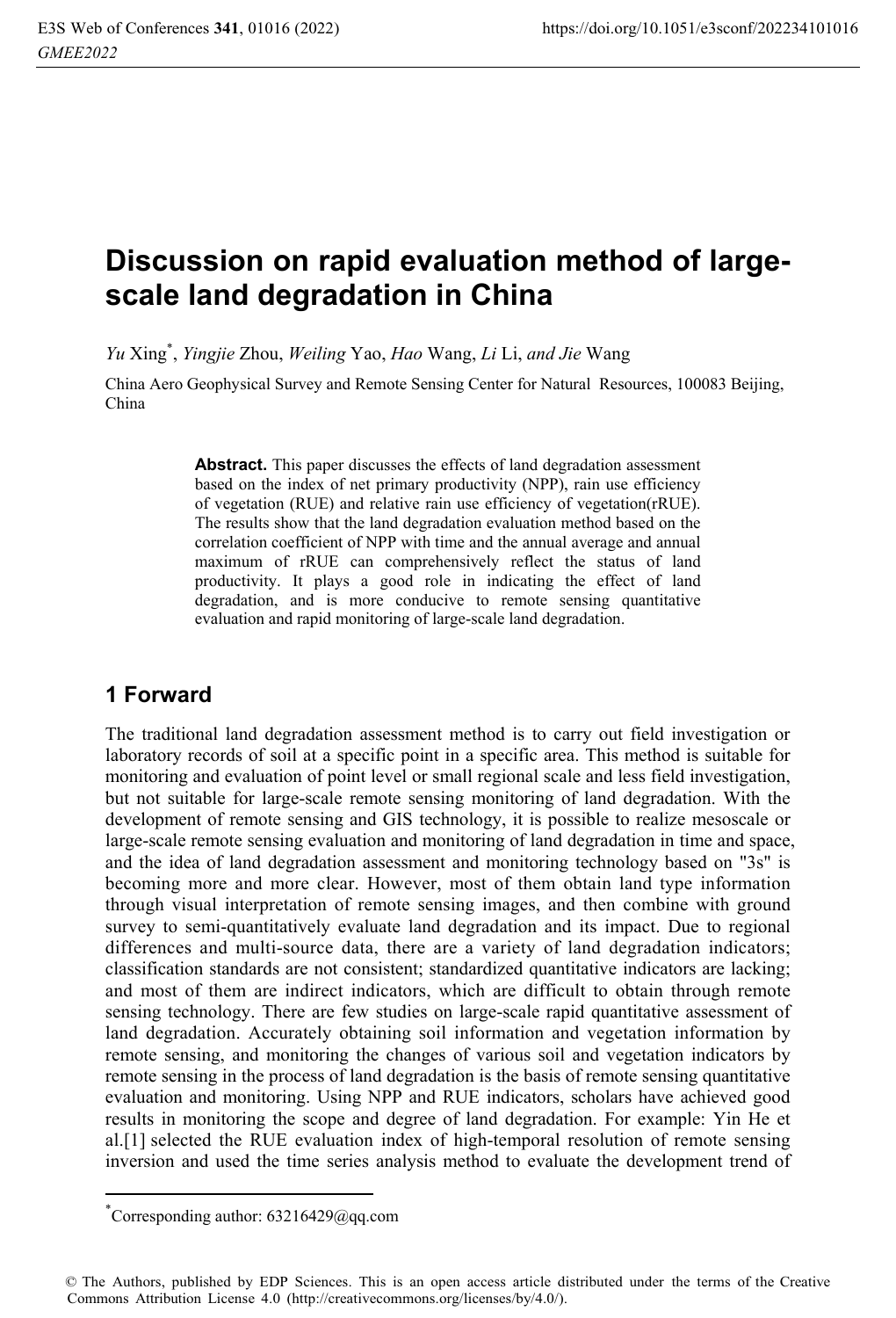desertification in Inner Mongolia Autonomous Region. Wang Hongyan[2] carried out remote sensing monitoring and evaluation of land degradation in the wind and sand source areas of Beijing and Tianjin based on NPP and RUE. Gao Zhihai et al.[3] discussed the remote sensing evaluation method for desertification based on RUE. In this paper, three indexes suitable for large-scale net primary productivity (NPP), rain use efficiency of vegetation(RUE), relative rain use efficiency of vegetation (rRUE) are compared and analyzed, and the optimal method for evaluating land degradation is obtained.

## **2 Comparison of evaluation methods**

• Calculate the *RUE*, that is, the ratio of *NPP* to precipitation (*P*):

$$
RUE=NPP/P
$$
 (1)

• The annual moisture index (MI) from 2000 to 2010 is calculated, and the climatic regions are divided at fixed intervals (0.15 in this paper) to form a climatic gradient zone (18 climatic zones are divided in this paper).

• According to the probability of the RUE value in each type of climatic zone divided by the MI, the RUE values corresponding to the 95% and 5% lower quantile of the RUE probability distribution are selected as the upper limit value RUE0.95 and the lower limit value RUE0.05, which can better express the maximum and minimum values of relative land production capacity in each climatic zone.

• According to the maximum value of RUE, the minimum value of RUE in each type of climate gradient zone, and the median value of MI interval in each type of climate gradient zone, the fitting function equation, namely the edge function model, is established.

• Taking the spatial raster data of MI as independent variables, the spatial raster data of the maximum and minimum values of RUE in China are obtained by spatial simulation according to the edge function model.

• The rRUE is calculated, and the threshold analysis is used to grade the land production capacity of rRUE. The *rRUE* calculation formula is

$$
rRUE=(RUE-RUE_{0.05})/(RUE_{0.95}-RUE_{0.05}).
$$
\n(2)

In the formula, *rRUE* represents the position of each pixel RUE within the range of the maximum and minimum potential RUE in the climate gradient, and between  $[0,1]$ ;  $RUE_{0.05}$ and *RUE*<sub>0.95</sub> represent the minimum and maximum values of potential rain use efficiency, respectively.

• The spatial distribution maps of rRUE in different periods are generated. The rRUE maps eliminates the influence of large-scale climate gradient. The RUE edge function is the natural "benchmark" of vegetation potential productivity in the climate region. Therefore, any land cover type in the region can be directly compared.

• Annual MI refers to the ratio of annual precipitation(*P*) to potential evapotranspiration(*PE*) in the same period [4].

#### **3 Results and analysis**

The spatial distribution maps of annual average NPP and annual RUEmean in China are calculated, as shown in Fig.1. The spatial distribution maps of rRUEmean and rRUEmax in China are calculated, as shown in Fig.2.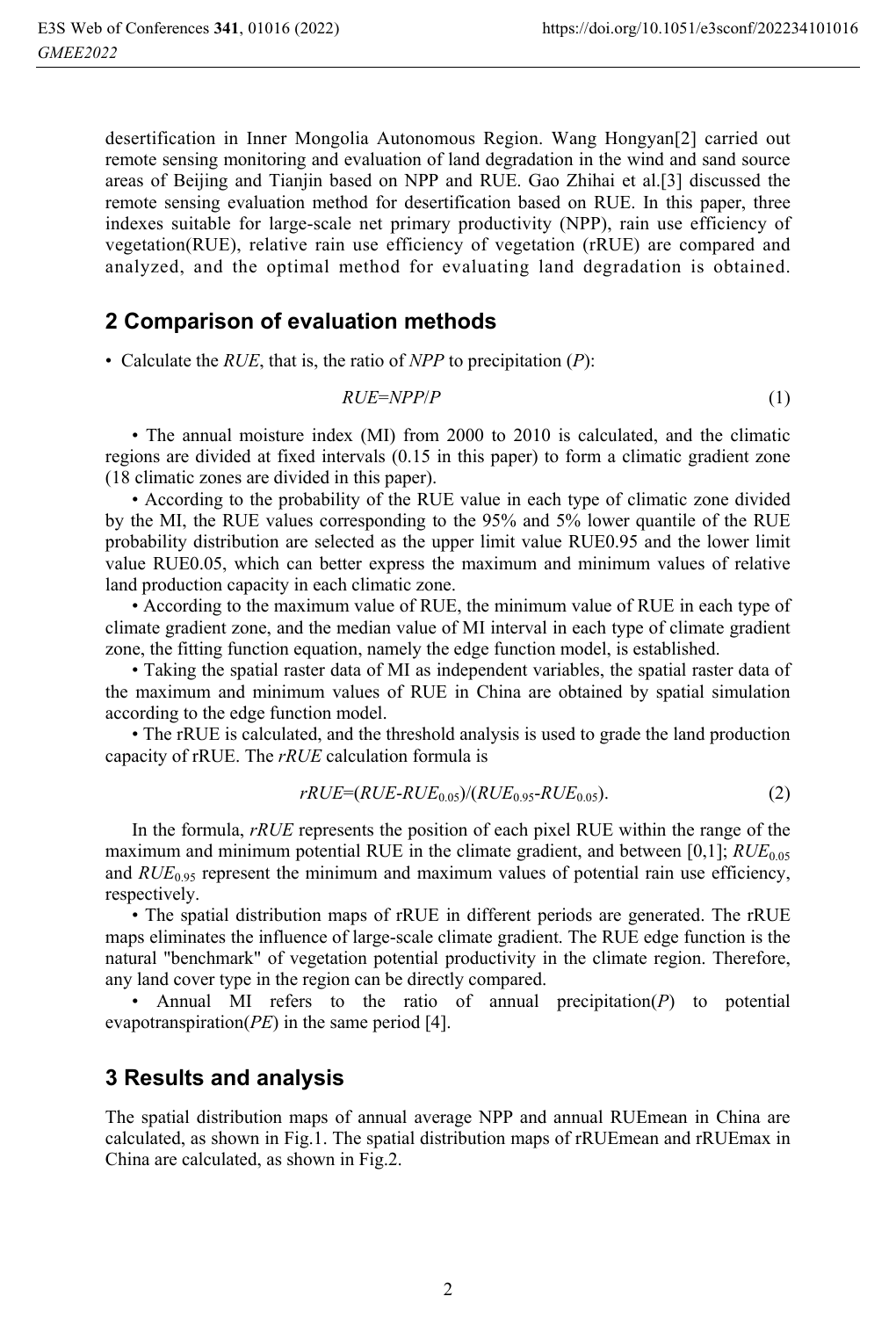

**Fig. 1.** Spatial distribution of annual average NPP (left) and annual RUE (right) in recent 10 years.



**Fig. 2.** Spatial distribution of rRUEmean (left) and rRUEmax (right) in recent 10 years.

From the analysis of the calculation results of NPP and RUE, the spatial distribution of RUE in China is very different from that of NPP. In southeast China, the annual NPP value is high, but because the precipitation in this region is also abundant, the RUE value is low. In northeast China, because the vegetation NPP is significantly smaller than that in the southeast, and because the difference in precipitation is smaller than that in NPP, the RUE value in the northeast is higher. In northwest China, there are some areas where the NPP value is low, but the RUE value is high, which is due to the small precipitation. Although the vegetation productivity shows an upward trend and the productivity has increased, it does not mean that the land condition in this area has improved, nor does it mean that the land has not been degraded. When the vegetation productivity shows a downward trend, it can not fully show that the land is degraded, perhaps due to the reduction of precipitation. The actual situation of the land has not become worse.

Although both NPP and RUE indicators play an indicative role in the evaluation of land degradation, through the test and analysis of the change trend correlation analysis methods of NPP and RUE, it can be found that the statistical data of the two indicators reflect different land degradation trends. According to the analysis of spatial distribution, the change trends of NPP and RUE have no obvious law, some changes are opposite, or some